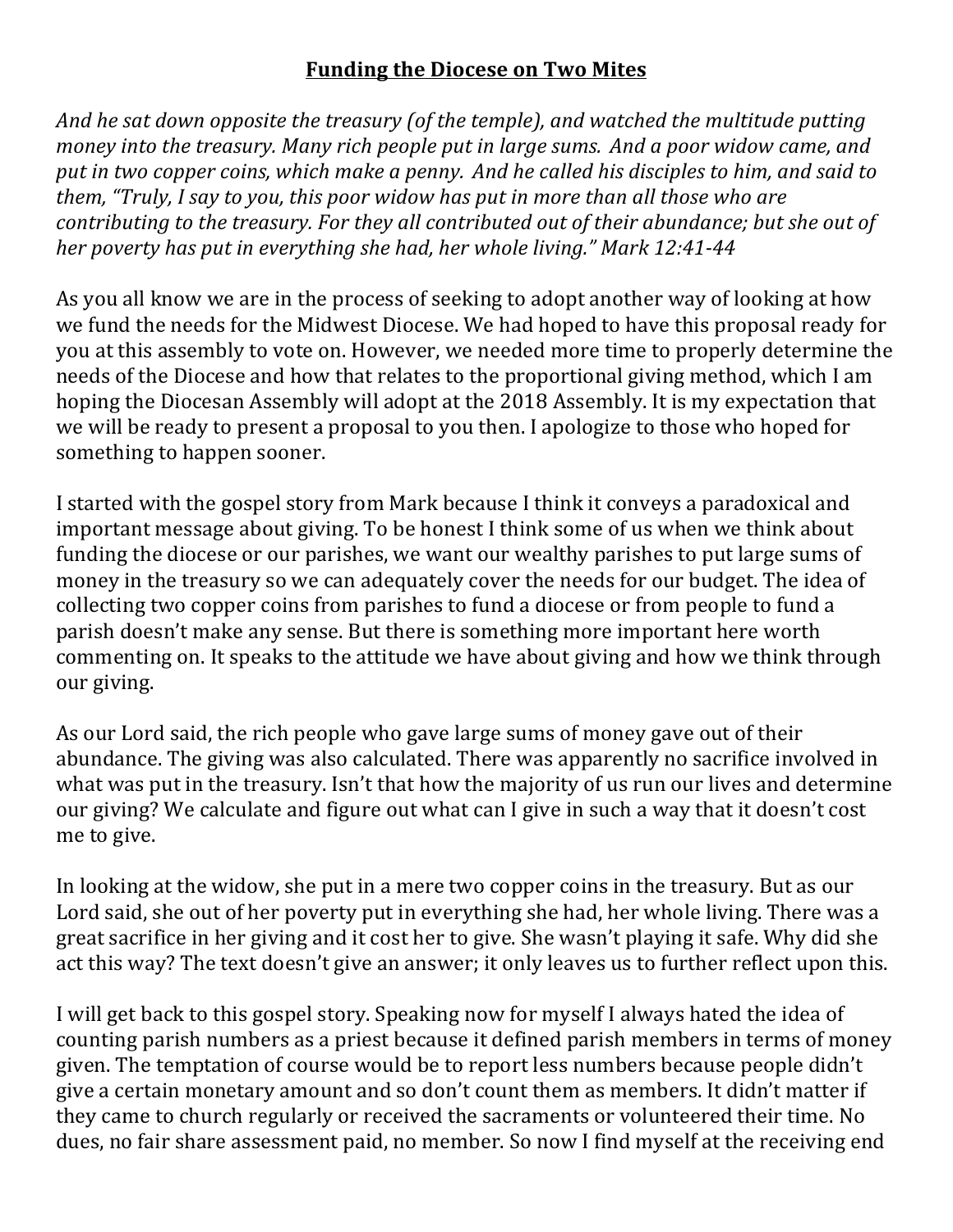of parish reports and seeing that in some, numbers have noticeably declined from the previous year.

We also have less people supporting a budget that (so it seems) continues to increase. I reported last year that from 1996 we have had a 35 to 40% drop in diocesan membership. Based on our current situation, are we asking too much? At what point does the diocese need to live within its means? We have not had an assessment increase since 2009 as we have been funding our budget deficits over the last few years from the escrow fund which the 2014 Assembly approved as means to address the deficit. However once the remainder of the escrow money is spent, we will need to address that we have been spending \$25 to \$35 thousand more that what we receive from our parishes. If we stay on the current formula of fair share assessment, we will either need to raise the assessment or cut our budget to exercise good stewardship.

What is a fair and equitable way of addressing this? What doesn't make sense to me is making a fewer amount of people support an increasing budget. But is the budget too much? I imagine we could cut salaries or stipends but is that fair given the work that is done by all? It is not as if people are living high on the hog from these stipends. The good news is that I will get on Medicare next year, which should decrease health care costs that the diocese needs to provide for me. But that won't make up for the deficit either.

The reason why I support a proportional giving formula for supporting our diocese is that it makes giving a function of what parishes **actually have**, to give. It eliminates the membership numbers game as means of determining what that amount **should** be.

But let me get back the story of the widow and the two copper coins. Call me a fool but I actually like the idea of our diocese being funded on her two mites. I want to further reflect on what her motive could have been in giving which I think is the key to this whole thing.

## **Motivation number one: The widow gave everything she had, her whole living,**

Giving can't be calculated where we can play it safe. Giving does involve a sacrifice; it can't be costless. "Again, the kingdom of heaven is like a merchant in search of fine pearls, who, on *finding one pearl of great value, went and sold all that he had and bought it. Matthew 13:* 45-46 The sacrifice in giving becomes joyful and determined based on these words from Matthew. Zacchaeus demonstrated this same attitude of giving in his repentance before our Lord as reported in the gospel of Luke. I have to believe that what motivated the widow's giving cited in Mark was joy and adoration towards our Lord.

## **Motivation number two: The widow out of her poverty gave everything she had, her whole living**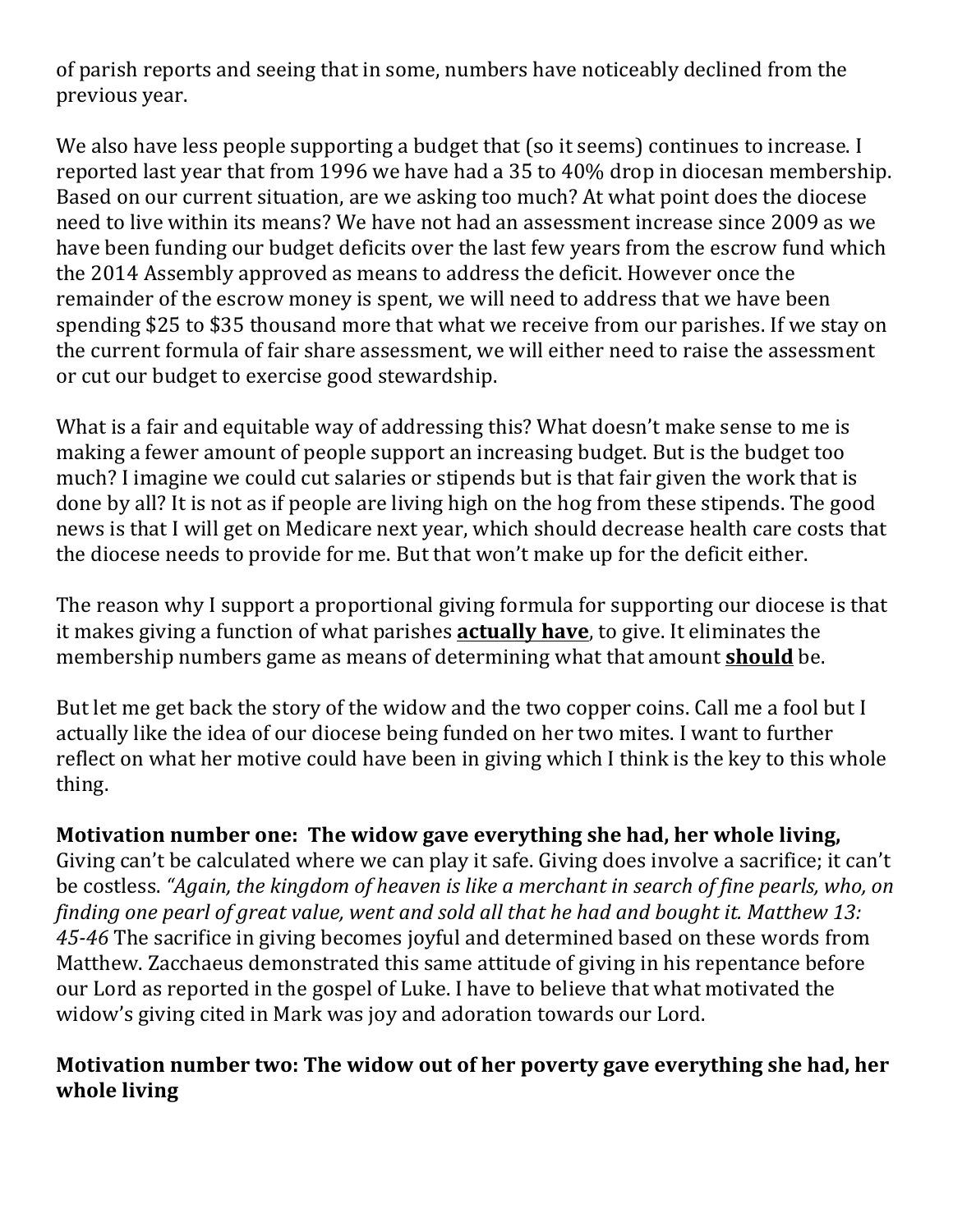In giving everything she had, she loved the Lord with her possessions. She understood nothing belonged to her and she was only giving back to the temple what belonged to the Lord to begin with.

## **Motivation number three: The widow freely gave everything she had, her whole living**

She didn't worry about herself and what would happen to her by giving all that she had.

I realize here I am venturing from the realm of reason and rationality to becoming a fool and not too practical. What am I trying to say? Starting with myself we need to have more of us in the Diocese behaving like this widow. The two mites of her giving are not just about two copper coins, but what they represent. We will never arrive at healthy giving on a diocesan level unless this continues to happen on a parish level and even more so on a personal level.

I am reminded of a story I have shared with many of you so forgive me for repeating it. Sometime in the 1980's there was a story on 60 Minutes about a family (husband and wife) who I believe had four kids. When the time came for all four to be put through college, the parents sold their comfortable home and moved into a trailer home. They used the money from the home sale to pay for the tuition. You see what mattered to them more was the well being of their children and the their life as a family. This foolish act of love was self-emptying. Too often in life we focus on keeping what we have and preserving what we have. This couple reminds me of the widow who gave her two mites or copper coins.

Typically this address deals with the state of the diocese. I do think this issue regarding the eventual Stewardship proposal goes to the heart of diocesan health and stability. So much so that I have asked David Batrich, the Stewardship Director of the Serbian Diocese to speak with us in a few minutes about why it is so important that we become good stewards of what we have been entrusted with.

Last year I shared with you what my vision of the Diocese is and where we need to go. I have shared with you an encyclical on family life and the hope to develop a family ministry oriented web page. We are now in the mode of doing a yearly diocesan youth activity, I have spoken of the need to encourage vocations for seminary due to a huge clergy shortage I see looming in the next 4 to 6 years. We are regularly meeting as a missions department and striving to be more intentional in our approach to mission planting. Last July's Small Parish Forum had the most attendance since its inception. These endeavors need to be funded; we just can't rely on volunteers to do this. I haven't even begun to address the need to provide greater support to choir directors and the ministry of music. I would love to have us fund a two year placement for newly graduated seminary priests to serve in a parish under an experienced parish priest and then send them onto an assignment. I must admit I feel gun shy in pushing for these things to get funded when I